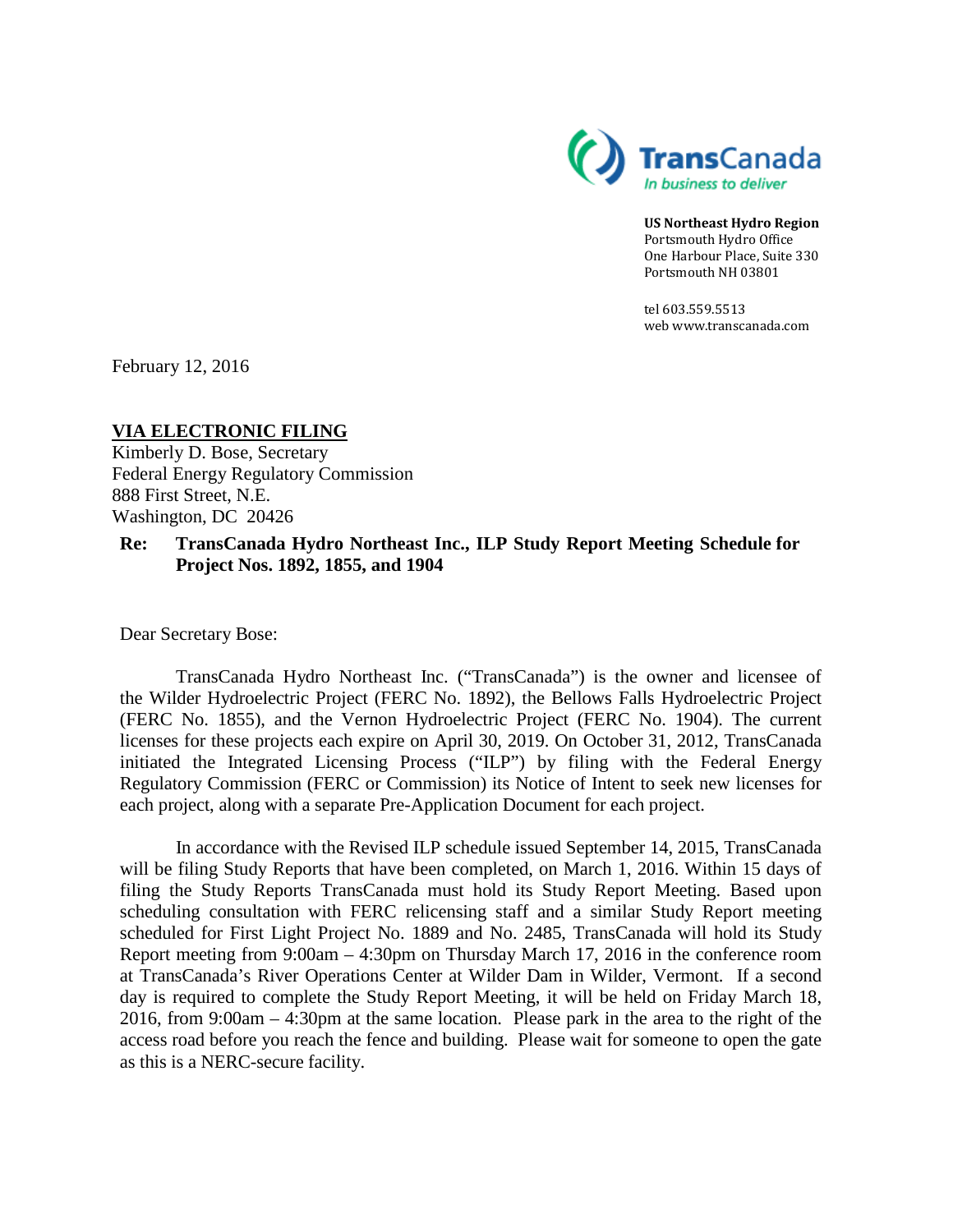Kimberly D. Bose, Secretary February 11, 2016 Page | 2

WebEx sessions have been created for remote audio and video attendees. Please use the date specific information on the WebEx Meeting Information pages attached to this letter.

If there are any questions regarding the information provided in this filing, the meetings or the process, please contact John Ragonese at 603-498-2851 or by emailin[g](mailto:john_ragonese@transcanada.com) [john\\_ragonese@transcanada.com.](mailto:john_ragonese@transcanada.com)

Sincerely,

John Ufgmen

John L. Ragonese FERC License Manager

cc: ILP Interested Parties and Working Group Participants (via email distribution lists)